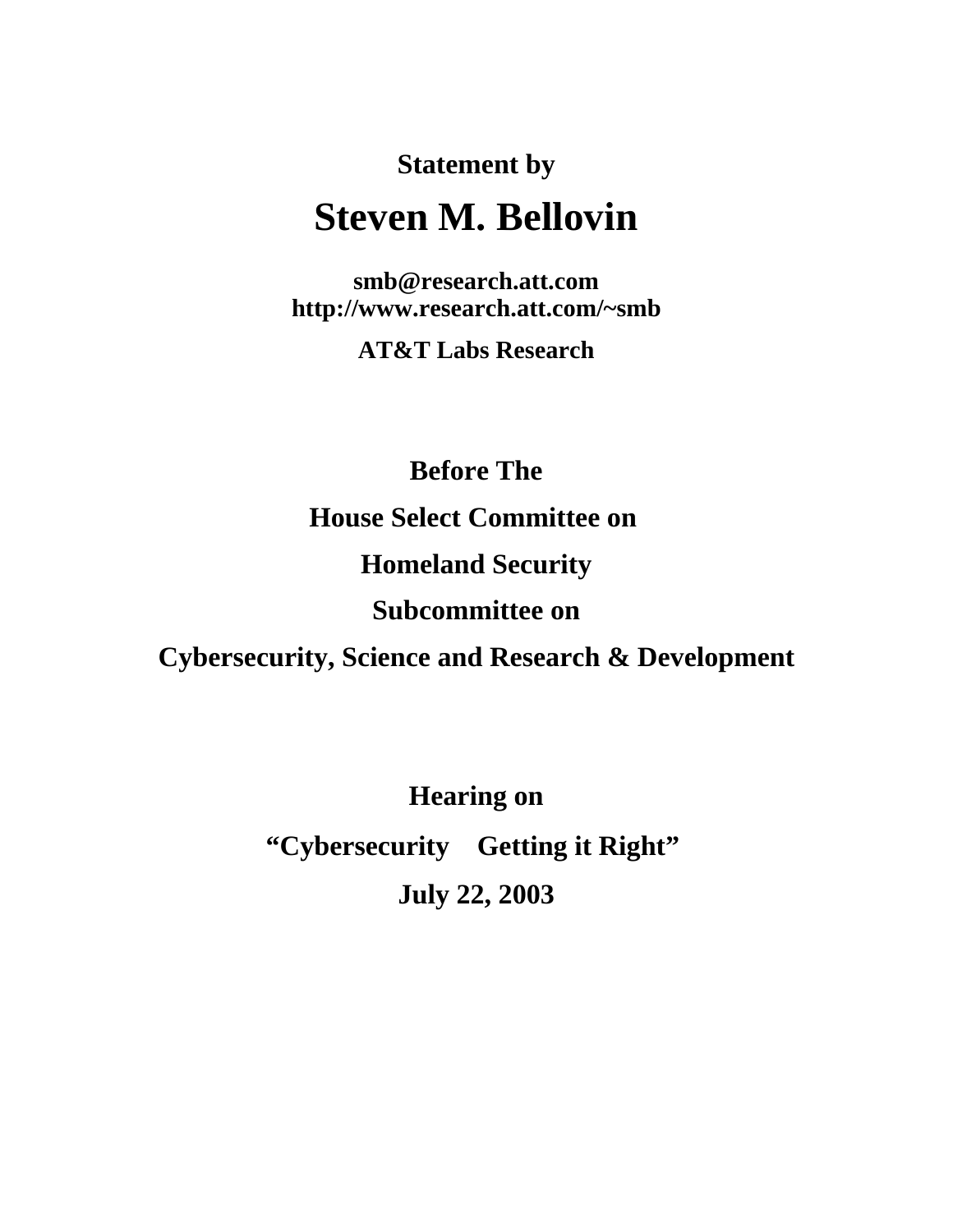# **Cybersecurity Research Needs**

# **1 Introduction**

It is quite clear that cybersecurity is vital to our nation's safety. A wide variety of National Research Council reports, summarized in *Cybersecurity Today and Tomorrow-- Pay Now or Pay Later* [1], have illustrated the threat in no uncertain terms.

Although there are things that the information technology profession -- software vendors, network operators, and end user sites--can and should do today to improve computer security, the simple fact is that there are limits on how good a job it can do. Even with unlimited financial resources, and the best will, we could not do an adequate job. Quite simply, we do not know how to mount an adequate defense. It is usually possible to protect an arbitrary resource; it is not currently possible to protect all critical resources.

# **2 Threats**

The types of defenses that are necessary depend on the nature of the likely attacker. Schemes that will keep out the stereotypical "hacker" -- i.e., the bored teenager with too much time and too few morals--are not very effective against a nation-state. The former typically use tools downloaded from someone more competent; the latter could develop its own custom tools, and combine them with physical world techniques such as "the three B--bribery, blackmail, and burglary"-- or terrorist attacks.

We do not have an adequate categorization of the threat model. Too little research has been done on who launches what kind of attacks. It isn't an easy thing to do; apart from the fact that most attacks are never detected, many organizations are reluctant to disclose their vulnerabilities. But we need to know the attackers' capabilities if we are to devise adequate defenses.

# **3 Basic Research Questions**

Most computer security problems are caused by buggy software [4]. It would be naïve to assume that the problem was solvable now, when it hasn't been solved despite efforts stretching for more than 50 years. Nevertheless, we must continue to focus effort on it. If nothing else, the need now is to solve a subtly different problem: making a small subset of software correct, rather than software as a whole. We may be able to achieve it; today's operating systems are far more reliable than those used a generation ago.

However, if we are to focus our efforts on the critical software, we must learn how to divide up systems appropriately. We have long known how to do that for operating systems, but many of today's problems come from faulty applications. More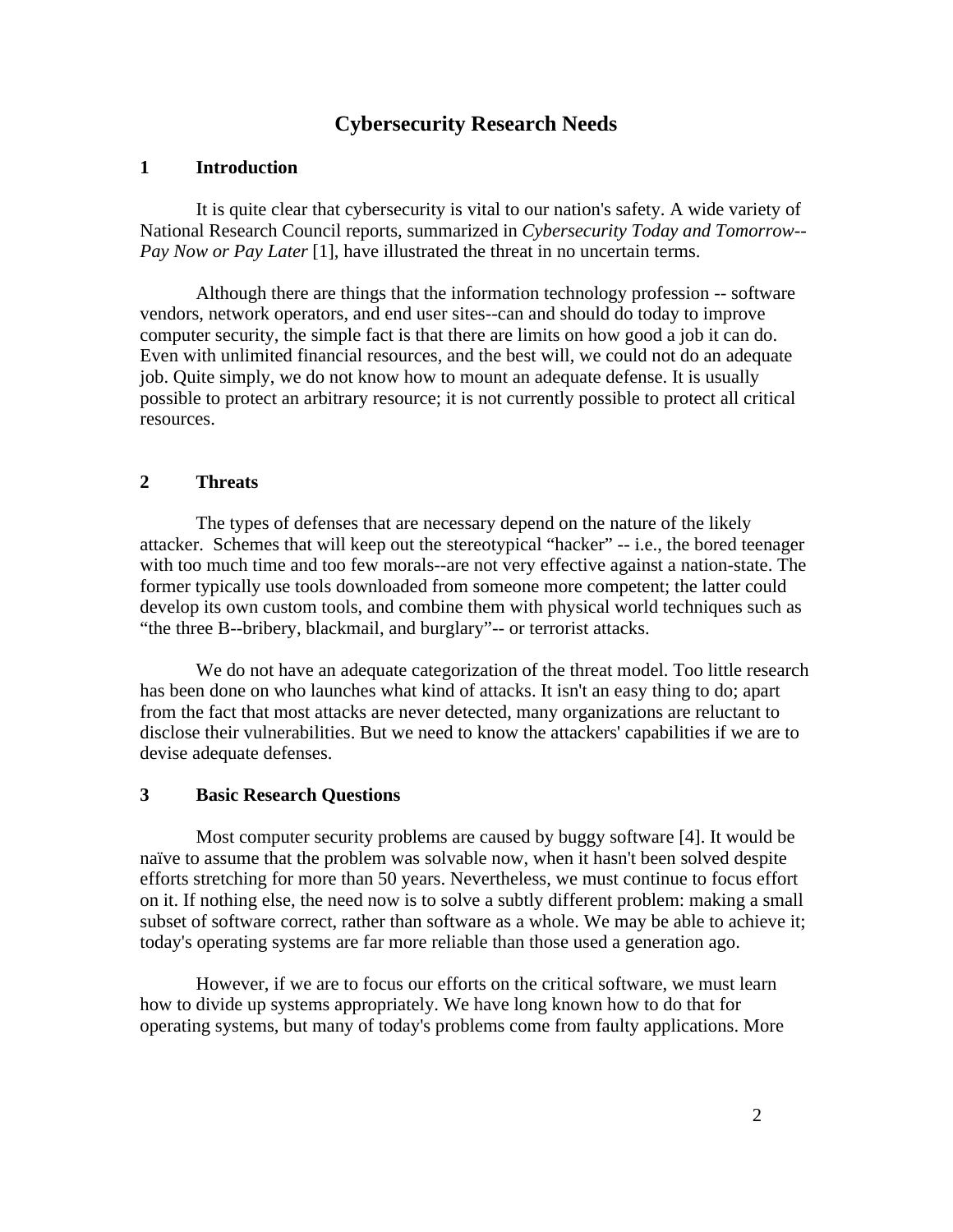generally, we must learn how to build secure systems from insecure components, just as we can produce highly reliable computer systems from unreliable electronic parts.

We need new formal frameworks for analyzing the security of a system, and for specifying its security behavior. We do not have adequate tools for understanding how "strong" a computer system is; at best, we can say that some system can more or less Do certain things reliably. By contrast, civil engineers can tell you how much weight a bridge can hold, while locksmiths can tell you how long it will take to break into a safe using a specified set of tools.

Formal, mathematical statements have proved to be powerful tools in some areas of computer science. We need to be able to apply them to computer security issues.

Although basic cryptographic research is important and should be continued, it is not a high priority. As noted, most penetrations cannot be prevented by cryptographic means. It is more important to do a better job using the cryptographic science we have. Note that I say this as one who has published more than a dozen cryptographic research papers.

Most basic research work is done at universities. But it is not possible to scale up the amount of basic security research very quickly. There are not that many professors who are capable of doing such work; there is a limit to how much money each one can profitably use.

# **4 The Need for Engineering**

Although, as noted, there is a need for more basic research, a great deal of prior research has not yet been translated into practice. For example, we have far more cryptographic science than we have network protocols that use this science. We need to support technology transfer to industry groups and standards organizations; we cannot protect our infrastructure with theoretical constructs. (I note that open standards are better; apart from the "many eyes" notion, with open standards there can be multiple independent implementations of the same function. The National Research Council noted that the lack of diversity in platforms was a major risk factor [4].)

More subtly, much security technology is not employed because it's too hard to use. We need research in the human factors of security technology [2].

Assuming that industry does the necessary cryptographic and human factors engineering, the results must be translated into practice. This may require incentives for software vendors to develop the code, and for end users to employ it.

As noted earlier, most security holes are due to buggy code. That is bad enough; what is worse is that most *penetrations* exploit bugs for which patches are available but